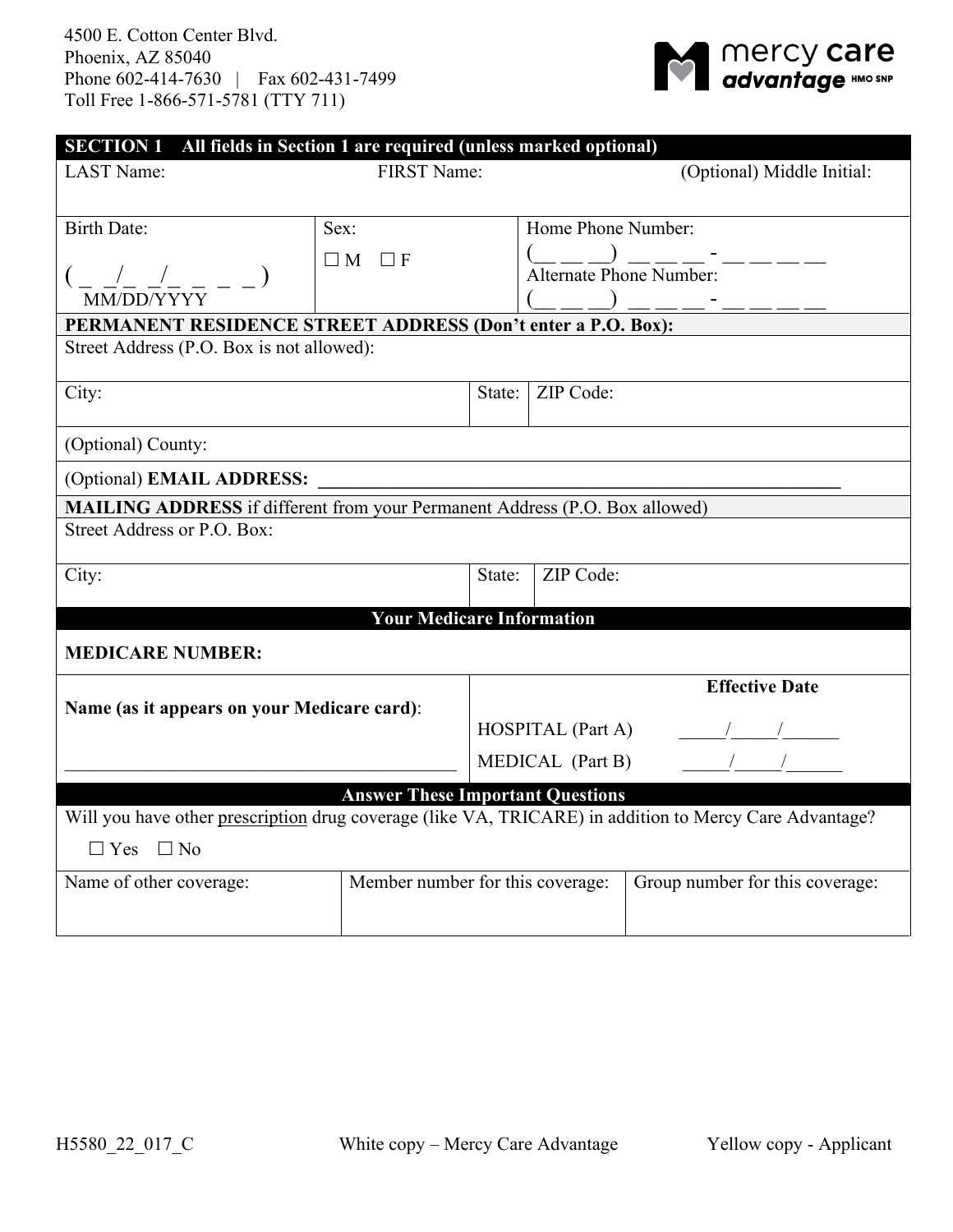| <b>Your State Medicaid Information</b>                                                                       |                    |                  |  |  |  |
|--------------------------------------------------------------------------------------------------------------|--------------------|------------------|--|--|--|
| To enroll in Mercy Care Advantage, you must be Medicaid eligible. Please provide the following information:  |                    |                  |  |  |  |
| Are you receiving Medicaid (AHCCCS) Medical Assistance from the State of Arizona? $\square$ Yes $\square$ No |                    |                  |  |  |  |
| If Yes, provide your AHCCCS Medicaid ID Number:                                                              |                    |                  |  |  |  |
| Please check the Medicaid/AHCCCS program that applies to you:                                                |                    |                  |  |  |  |
| $\Box$ 001 – AHCCCS Complete Care (ACC)                                                                      | $\Box$ 004 – ALTCS | $\Box$ 005 – DDD |  |  |  |
|                                                                                                              |                    |                  |  |  |  |

## **IMPORTANT: Read and Sign Below**

- I must keep both Hospital (Part A) and Medical (Part B) to stay in Mercy Care Advantage.
- By joining this Medicare Advantage Plan, I acknowledge that Mercy Care Advantage will share my information with Medicare, who may use it to track my enrollment, to make payments, and for other purposes allowed by Federal law that authorize the collection of this information (see Privacy Act Statement below).
- Your response to this form is voluntary. However, failure to respond may affect enrollment in the plan.
- The information on this enrollment form is correct to the best of my knowledge. I understand that if I intentionally provide false information on this form, I will be disenrolled from the plan.
- I understand that people with Medicare are generally not covered under Medicare while out of the country, except for limited coverage near the U.S. border.
- I understand when my Mercy Care Advantage coverage begins, I must get all of my medical and prescription drug benefits from Mercy Care Advantage. Benefits and services provided by Mercy Care Advantage and contained in my Mercy Care Advantage "Evidence of Coverage" document (also known as a member contract or subscriber agreement) will be covered. Neither Medicare nor Mercy Care Advantage will pay for benefits or services that are not covered.
- I understand that my signature (or the signature of the person legally authorized to act on my behalf) on this application means that I have read and understand the contents of this application. If signed by an authorized representative (as described above), this signature certifies that: 1) this person is authorized under State law to complete this enrollment and 2) documentation of this authority is available upon request from Medicare.

| Signature: | Today's Date: |
|------------|---------------|
|            |               |

## **If you are the authorized representative, sign above and fill out these fields:**

| Name:         | Address:                  |
|---------------|---------------------------|
| Phone number: | Relationship to enrollee: |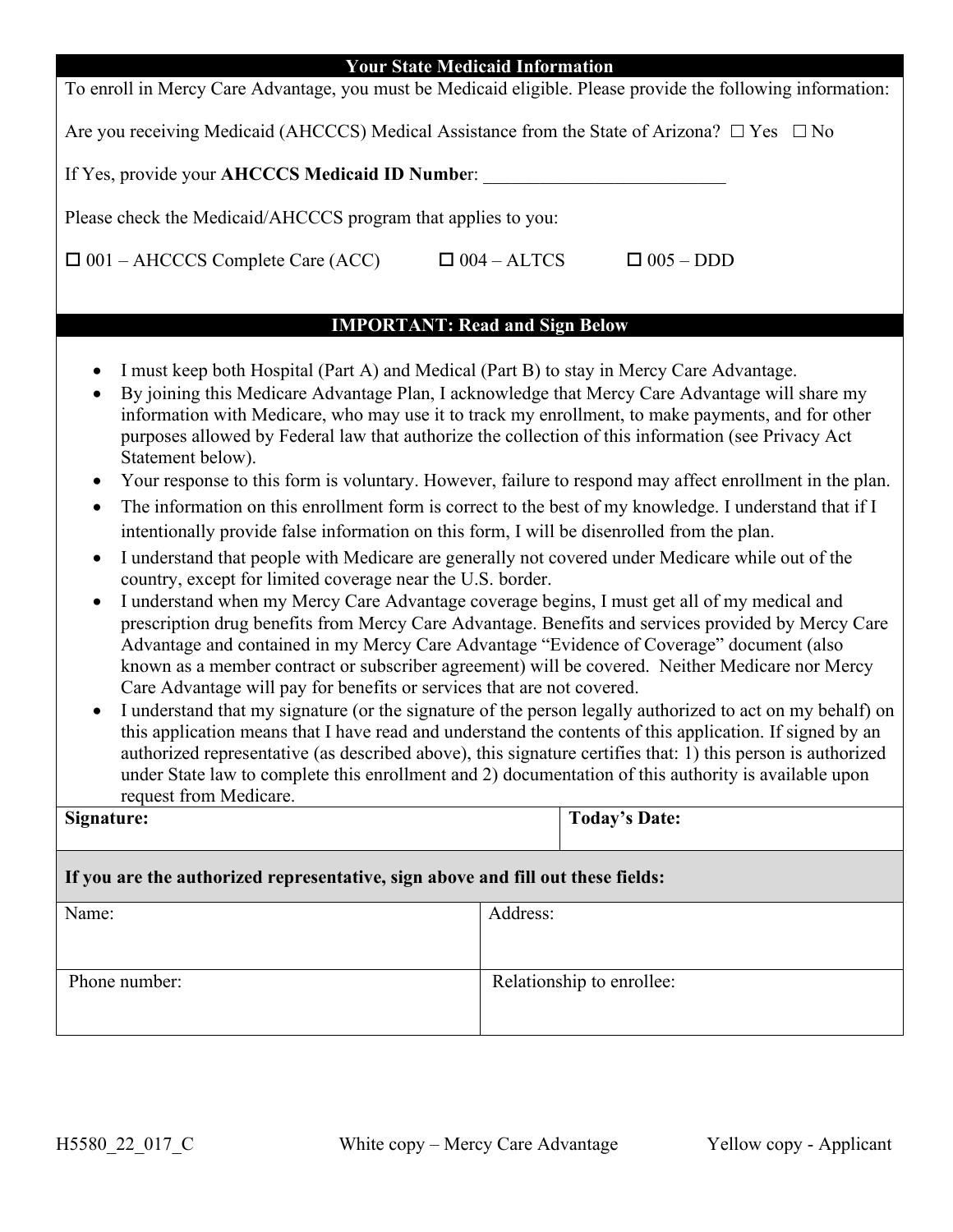| <b>SECTION 2</b> All fields in Section 2 are optional.                                                                                                      |  |  |  |  |
|-------------------------------------------------------------------------------------------------------------------------------------------------------------|--|--|--|--|
| Answering these questions is your choice. You can't be denied coverage because you don't fill them out.                                                     |  |  |  |  |
| Are you a resident in a long-term care facility, such as a nursing home?<br>$\Box$ Yes $\Box$ No<br>1.                                                      |  |  |  |  |
| If "yes" please provide the following information:                                                                                                          |  |  |  |  |
| Name of Institution:                                                                                                                                        |  |  |  |  |
| Address & Phone Number of Institution (number and street)                                                                                                   |  |  |  |  |
|                                                                                                                                                             |  |  |  |  |
| 2. Do you work? $\Box$ Yes $\Box$ No Does your spouse work? $\Box$ Yes $\Box$ No                                                                            |  |  |  |  |
| Please select a Primary Care Physician (PCP), clinic, or health center from the Mercy Care Advantage                                                        |  |  |  |  |
| provider directory. You must receive all routine care from network providers.                                                                               |  |  |  |  |
| Are you a current patient? $\Box$ Yes $\Box$ No<br>Name                                                                                                     |  |  |  |  |
| Please check one of the boxes below if you would prefer us to send you information in a language other                                                      |  |  |  |  |
| than English or in an accessible format:                                                                                                                    |  |  |  |  |
| $\Box$ Audio $\Box$ Large Print $\Box$ Braille<br>$\Box$ Spanish $\Box$ Other<br><u> 1989 - Johann Barbara, martxa amerikan per</u>                         |  |  |  |  |
| Please contact Mercy Care Advantage at 602-414-7630 or 1-866-571-5781 (TTY 711) if you need                                                                 |  |  |  |  |
| information in an accessible format other than what is listed above. Our office hours are $8:00$ a.m. $-8:00$                                               |  |  |  |  |
| p.m., 7 days a week.                                                                                                                                        |  |  |  |  |
| PRIVACY ACT STATEMENT                                                                                                                                       |  |  |  |  |
| The Centers for Medicare & Medicaid Services (CMS) collects information from Medicare plans to track                                                        |  |  |  |  |
| beneficiary enrollment in Medicare Advantage (MA) Plans, improve care, and for the payment of Medicare                                                      |  |  |  |  |
| benefits. Sections 1851 and 1860D-1 of the Social Security Act and 42 CFR §§ 422.50 and 422.60 authorize                                                    |  |  |  |  |
| the collection of this information. CMS may use, disclose and exchange enrollment data from Medicare                                                        |  |  |  |  |
| beneficiaries as specified in the System of Records Notice (SORN) "Medicare Advantage Prescription Drug                                                     |  |  |  |  |
| (MARx)", System No. 09-70-0588. Your response to this form is voluntary. However, failure to respond may                                                    |  |  |  |  |
| affect enrollment in the plan.                                                                                                                              |  |  |  |  |
|                                                                                                                                                             |  |  |  |  |
|                                                                                                                                                             |  |  |  |  |
| <b>Attestation of Enrollment Eligibility Period</b><br>Typically, you may enroll in a Medicare Advantage plan only during the annual enrollment period from |  |  |  |  |
| October 15 through December 7 of each year. There are exceptions that may allow you to enroll in a                                                          |  |  |  |  |
| Medicare Advantage plan outside of this period.                                                                                                             |  |  |  |  |
| Please read the following statements carefully and check the box if the statement applies to you. By checking                                               |  |  |  |  |
| any of the following boxes you are certifying that, to the best of your knowledge, you are eligible for an                                                  |  |  |  |  |
| Enrollment Period. If we later determine that this information is incorrect, you may be disenrolled.                                                        |  |  |  |  |
| $\Box$ I am new to Medicare.                                                                                                                                |  |  |  |  |
| □ I am enrolled in a Medicare Advantage plan and want to make a change during the Medicare Advantage                                                        |  |  |  |  |
| Open Enrollment Period (MA OEP).                                                                                                                            |  |  |  |  |
| $\Box$ I recently moved outside of the service area for my current plan or I recently moved and this plan is a new                                          |  |  |  |  |
| option for me. I moved on (insert date)                                                                                                                     |  |  |  |  |
| $\Box$ I recently was released from incarceration. I was released on (insert date)                                                                          |  |  |  |  |
| □ I recently returned to the United States after living permanently outside of the U.S. I returned to the U.S.                                              |  |  |  |  |
| on (insert date)                                                                                                                                            |  |  |  |  |
| $\Box$ I recently obtained lawful presence status in the United States. I got this status on (insert date)                                                  |  |  |  |  |
| $\Box$ I recently had a change in my Medicaid (newly got Medicaid, had a change in level of Medicaid                                                        |  |  |  |  |
| assistance, or lost Medicaid) on (insert date)                                                                                                              |  |  |  |  |
| □ I recently had a change in my Extra Help paying for Medicare prescription drug coverage (newly got                                                        |  |  |  |  |
| Extra Help, had a change in the level of Extra Help, or lost Extra Help) on (insert date)                                                                   |  |  |  |  |
|                                                                                                                                                             |  |  |  |  |